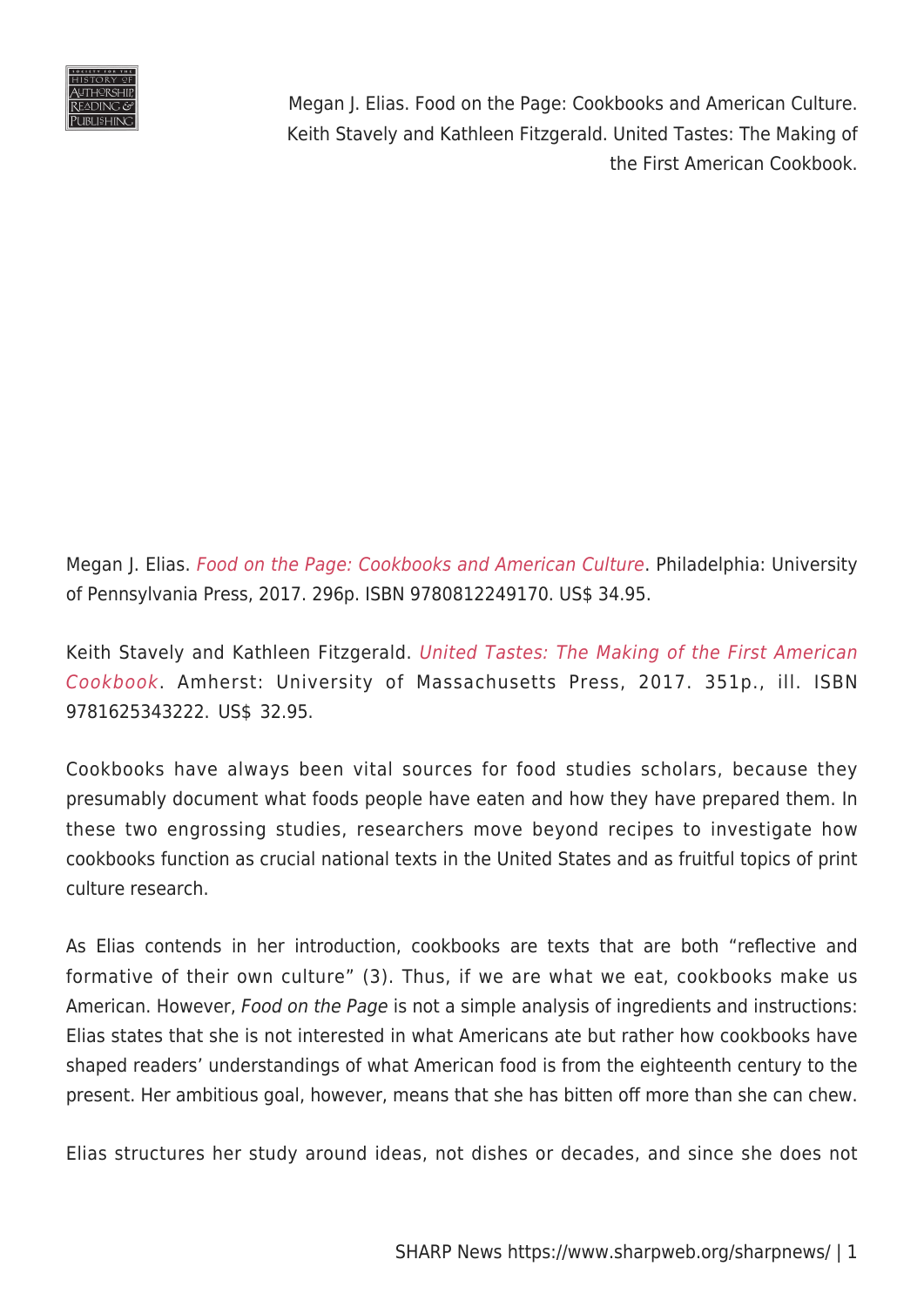

provide a bibliographic essay or appendix of the titles she consulted in her research, it is difficult to accept this work as the comprehensive history of American cookbooks Elias intimates that it is (5). Furthermore, Food on the Page is akin to an overcrowded potluck table rather than a delectable meal of carefully planned courses, because Elias covers numerous not necessarily related topics in each chapter. For instance, in "The Best-Fed People in the World: American Cookbooks in the Nineteenth Century," Elias discusses antebellum cookbooks, community cookbooks, regional cookbooks, and cookbooks composed by "writers in the progressive style" (35). The second chapter discusses cookbooks devoted to war rationing, corporate cookbooks (those written by refrigerator, stove, and appliance manufacturers), and weight-loss cookbooks. Elias' extensive research is laudable, but in choosing to put so many topics on the table, the most tantalizing parts of her study – the rise in Southern cookbooks after the Civil War and the Frigidaire Company's deft deployment of "coolness" (63) as both a human and sensory descriptor as a concept in its cookbook, for examples – lose their flavor. It is also curious that the bulk of the chapter that print culture scholars will find most useful – "Gourmet is a Boy" – focuses primarily on food magazines and not cookbooks, and that another section of the study treats food memoirs, a topic tangentially related to the book's title and stated purpose. While print culture scholars interested in cookbooks will find much to chew on in Food on the Page, they should read the book with a grain of salt, knowing that Elias' study is eclectic rather than authoritative.

Elias asserts that Amelia Simmons' American Cookery is considered the first American cookbook, because it includes "recipes for originally American foodstuffs such as corn and turkey" (9). Other food studies scholars have concurred, noting that the 1796 edition of the cookbook includes recipes for several pumpkin dishes, including pie, and also features pearl ash rather than yeast as a leavener. In their meticulously researched study of American Cookery, Keith Stavely and Kathleen Fitzgerald maintain that such patriotic celebrations of the cookbook dismiss its historical importance as a published text. Their research contextualizes the cookbook in ways readers will find exemplary: investigating the printers who first brought out the book; comparing the 1796 Hartford edition to the 1808 Albany edition; mapping the dates of the book's advertisements; exploring the origins of the plagiarized recipes; examining the significance of the author's professed identity as an orphan; and situating it in the literary, social, ecological, political, and environments of early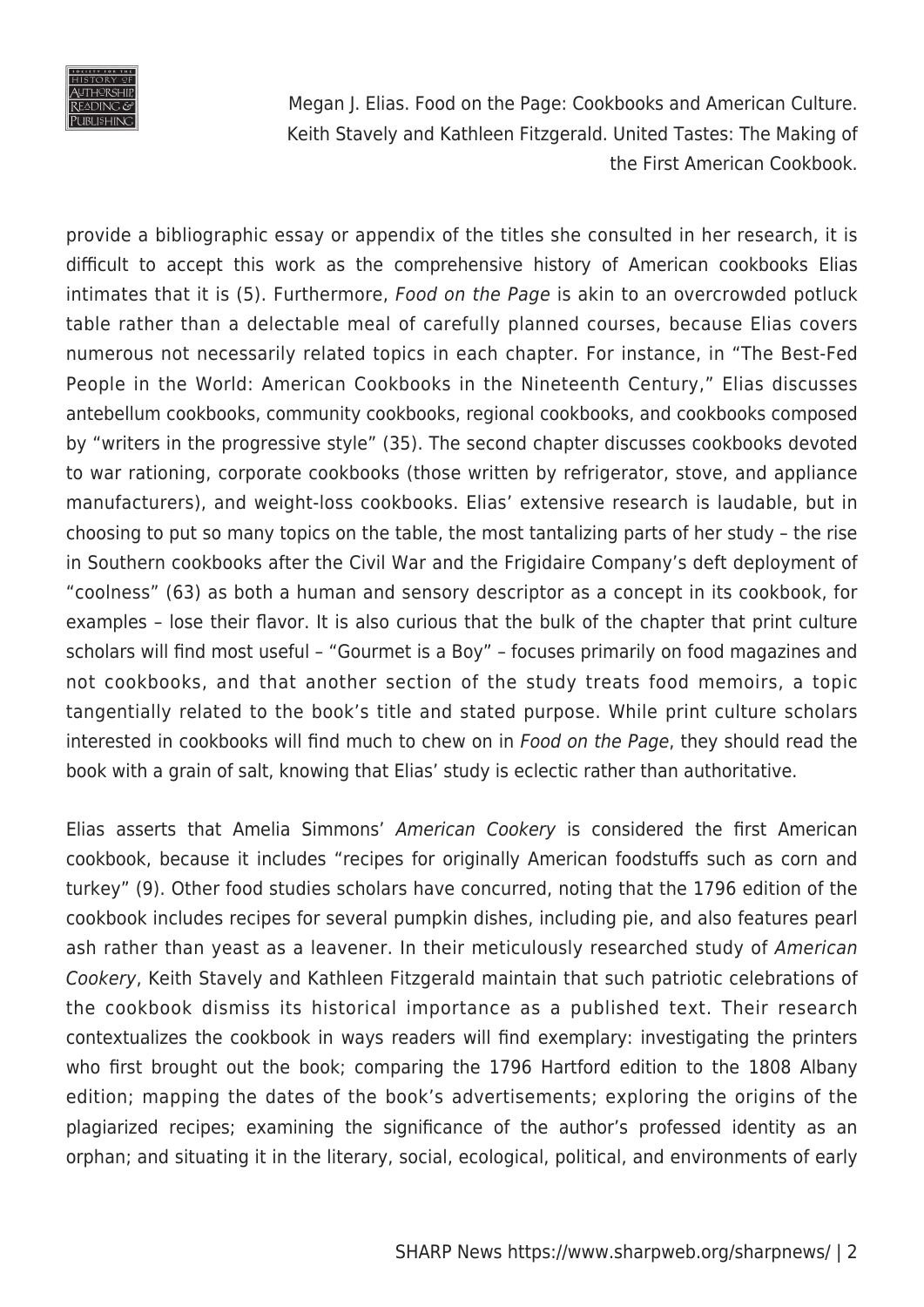

Connecticut. For the authors of United Tastes, the recipes in American Cookery are perhaps the least interesting aspect of it, though they propose a convincing answer to a question that has perturbed many food studies scholars: why the arrangement of the recipes in the book is so haphazard. The authors explain that this organization distinguishes American Cookery from its English predecessors: it was a work that "was part of an endeavor to integrate all grades of life, from plebeian to patrician, in middling well-being and harmony" in a nation where "fancy food was being simplified and plain food enhanced" (200).

Subsequently, the authors incorporate genealogies of printers' families, peddlers' inventories, colonial portraiture conventions, poetry by the Connecticut Wits, agricultural reports, literacy statistics, and Federalist political philosophies into an argument about American Cookery that is not about food at all. Rather, they claim that the book was "part of an effort by the prominent citizens of Connecticut to win cultural leadership of the new nation known as the United States" (263). Such a conclusion seems anticlimactic after digesting the monumental research the authors have invested in the book; to be sure, Stavely's and Fitzgerald's conclusion may seem reductively regional, as may the many contextual tangents upon which the authors embark. Despite its appetizing title ("tastes" is a deliberate anagram of "states"), the book will not satisfy the appetites of all readers. Those not interested in arcane details about Connecticut's early state history or its famous personages (aside from Noah Webster and Timothy Dwight) may find the many contextual tangents on which the authors embark quite tedious to read. As well, when Stavely and Fitzgerald synthesize their archival discoveries to surmise who Amelia Simmons actually was and how American Cookery came to be written, they admit that readers may find their hypothesis "conjectural" (243). But there can be no doubt that this book will inspire more print culture projects on American Cookery, as the content in the chapters, the expertly composed notes, and the thorough appendices on "The Sources of American Cookery," "Recipes from Plain to Fancy," and "Editions, Printings, and Major Plagiarisms" will inspire its audiences to read – or re-read – the first American cookbook, "the story of a cook's determination to buck the odds and become an author" (268) as well as a repository for pumpkin, corn, and turkey recipes. As in Elias' Food on the Page, the overall efficacy of United Tastes is compromised by the surfeit of ingredients in each chapter, but each book advances the fields of both food and print culture studies.